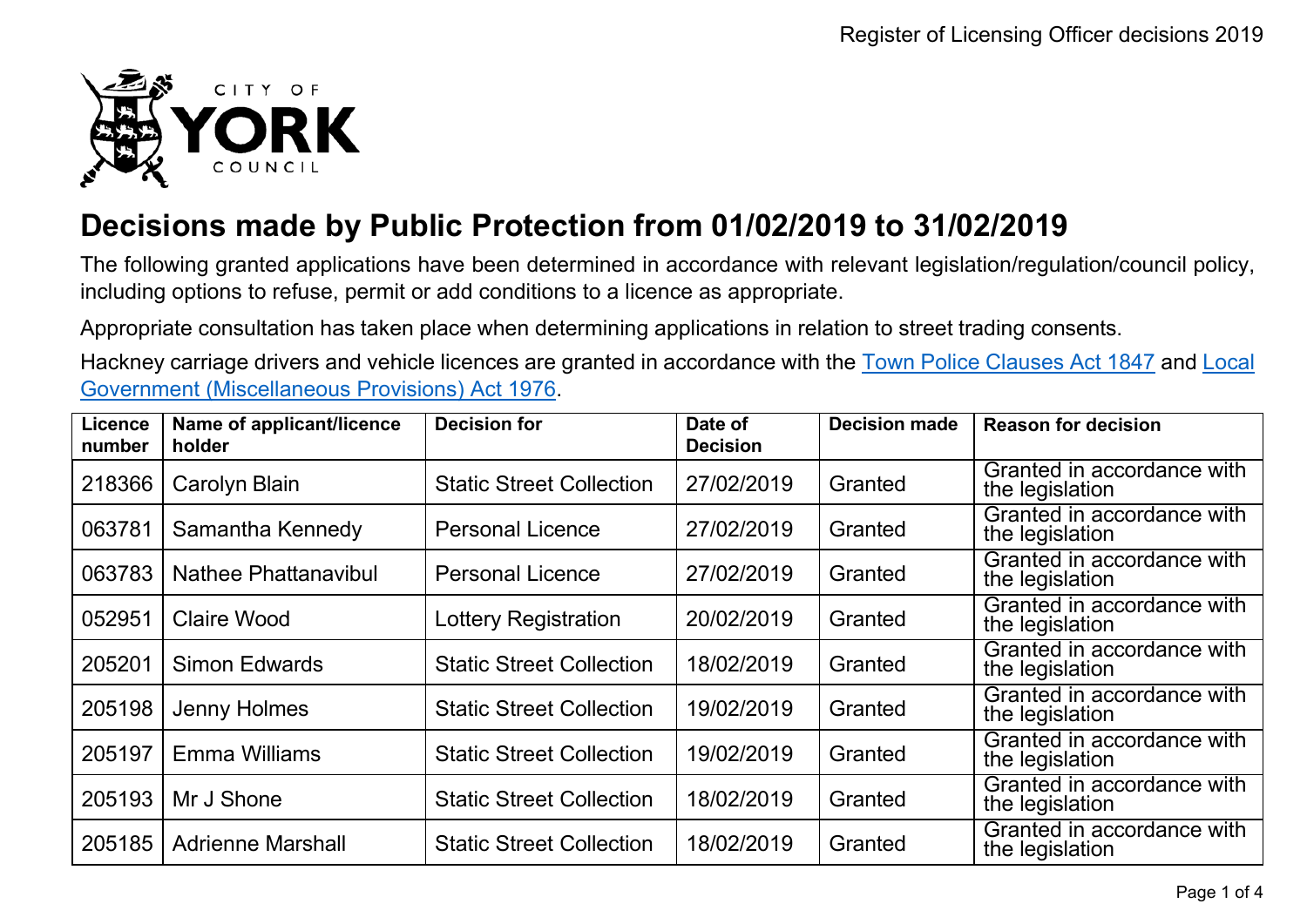Register of Licensing Officer decisions 2019

| <b>Licence</b><br>number | Name of applicant/licence<br>holder | <b>Decision for</b>             | Date of<br><b>Decision</b> | <b>Decision made</b> | <b>Reason for decision</b>                    |
|--------------------------|-------------------------------------|---------------------------------|----------------------------|----------------------|-----------------------------------------------|
| 205180                   | <b>Keeley Kemp</b>                  | <b>Static Street Collection</b> | 18/02/2019                 | Granted              | Granted in accordance with<br>the legislation |
| 063687                   | Alexei Kosi Winder                  | <b>Personal Licence</b>         | 18/02/2019                 | Granted              | Granted in accordance with<br>the legislation |
| 205174                   | <b>Charlotte Hitch</b>              | <b>Static Street Collection</b> | 18/02/2019                 | Granted              | Granted in accordance with<br>the legislation |
| 218306                   | Alex Bordoli                        | <b>Static Street Collection</b> | 27/02/2019                 | Granted              | Granted in accordance with<br>the legislation |
| 205329                   | <b>Charlotte Hodgson</b>            | <b>Static Street Collection</b> | 26/02/2019                 | Granted              | Granted in accordance with<br>the legislation |
| 205324                   | <b>Frank Preston</b>                | <b>Static Street Collection</b> | 26/02/2019                 | Granted              | Granted in accordance with<br>the legislation |
| 218288                   | <b>Tracey Wellburn</b>              | <b>Static Street Collection</b> | 26/02/2019                 | Granted              | Granted in accordance with<br>the legislation |
| 063768                   | <b>Megan Barrett</b>                | <b>Personal Licence</b>         | 25/02/2019                 | Granted              | Granted in accordance with<br>the legislation |
| 063762                   | <b>Thomas Hart</b>                  | <b>Personal Licence</b>         | 25/02/2019                 | Granted              | Granted in accordance with<br>the legislation |
| 063759                   | Louise Stephanie Briggs             | <b>Personal Licence</b>         | 25/02/2019                 | Granted              | Granted in accordance with<br>the legislation |
| 063732                   | <b>Phil Montgomery</b>              | <b>Practitioner Licence</b>     | 21/02/2019                 | Granted              | Granted in accordance with<br>the legislation |
| 063737                   | Lynne Dean                          | <b>Practitioner Licence</b>     | 21/02/2019                 | Granted              | Granted in accordance with<br>the legislation |
| 063722                   | <b>Julie Williams</b>               | <b>Practitioner Licence</b>     | 21/02/2019                 | Granted              | Granted in accordance with<br>the legislation |
| 063735                   | <b>Annette Lucas</b>                | <b>Practitioner Licence</b>     | 21/02/2019                 | Granted              | Granted in accordance with<br>the legislation |
| 063721                   | Northern College of<br>Acupuncture  | <b>Premise Registration</b>     | 21/02/2019                 | Granted              | Granted in accordance with<br>the legislation |
| 063670                   | <b>Jorvik Festival</b>              | <b>Premise Registration</b>     | 14/02/2019                 | Granted              | Granted in accordance with<br>the legislation |
| 063645                   | <b>Rebecca Clark</b>                | <b>Practitioner Licence</b>     | 14/02/2019                 | Granted              | Granted in accordance with<br>the legislation |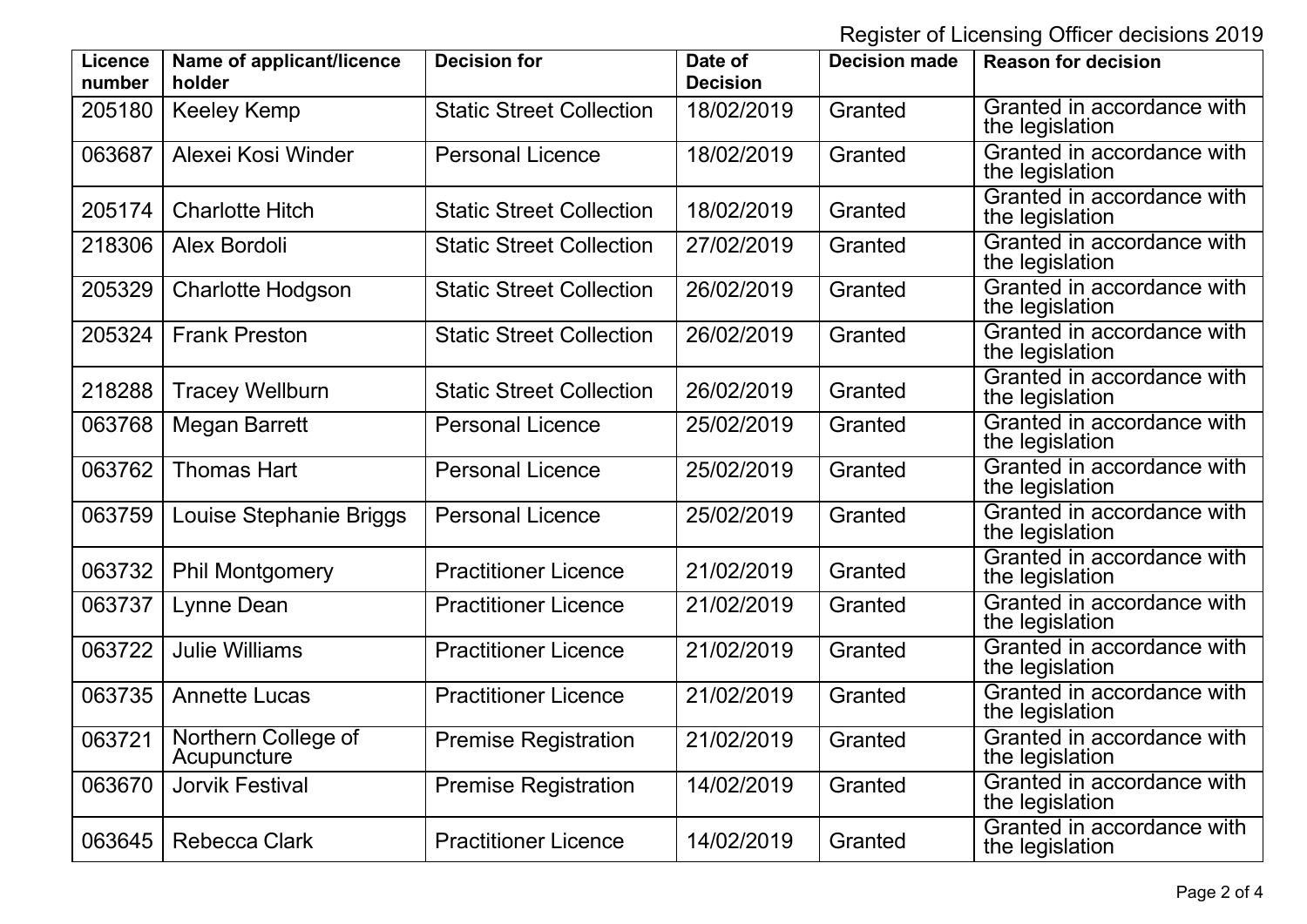Register of Licensing Officer decisions 2019

| <b>Licence</b><br>number | Name of applicant/licence<br>holder            | <b>Decision for</b>                | Date of<br><b>Decision</b> | <b>Decision made</b> | <b>Reason for decision</b>                    |
|--------------------------|------------------------------------------------|------------------------------------|----------------------------|----------------------|-----------------------------------------------|
| 063640                   | Dristi Manandhar                               | Skin Piercing -<br>Practitioner    | 13/02/2019                 | Granted              | Granted in accordance with<br>the legislation |
| 063638                   | <b>Shannon Van Velzen</b>                      | Skin Piercing -<br>Practitioner    | 13/02/2019                 | Granted              | Granted in accordance with<br>the legislation |
| 063636                   | Sara Jane Douglas                              | Skin Piercing -<br>Practitioner    | 13/02/2019                 | Granted              | Granted in accordance with<br>the legislation |
| 063635                   | <b>Ellie Nicole Stanton</b>                    | Skin Piercing -<br>Practitioner    | 13/02/2019                 | Granted              | Granted in accordance with<br>the legislation |
| 063634                   | <b>Chloe Danielle Rayner</b>                   | Skin Piercing -<br>Practitioner    | 13/02/2019                 | Granted              | Granted in accordance with<br>the legislation |
| 063633                   | <b>Rebecca Small</b>                           | Skin Piercing -<br>Practitioner    | 13/02/2019                 | Granted              | Granted in accordance with<br>the legislation |
| 063632                   | <b>H</b> Samuel- Market<br><b>Street, York</b> | Skin Piercing -<br><b>Premises</b> | 13/02/2019                 | Granted              | Granted in accordance with<br>the legislation |
| 063629                   | <b>Sam Tallett</b>                             | <b>Personal Licence</b>            | 13/02/2019                 | Granted              | Granted in accordance with<br>the legislation |
| 063594                   | <b>Rebecca Palmer</b>                          | <b>Personal Licence</b>            | 13/02/2019                 | Granted              | Granted in accordance with<br>the legislation |
| 063593                   | <b>Rebecca Louise</b><br>Anderson              | <b>Personal Licence</b>            | 13/02/2019                 | Granted              | Granted in accordance with<br>the legislation |
| 063592                   | <b>Nicola Claire Castell</b>                   | <b>Personal Licence</b>            | 13/02/2019                 | Granted              | Granted in accordance with<br>the legislation |
| 063591                   | <b>Benjamin Bernard</b><br>Ensbury             | <b>Personal Licence</b>            | 13/02/2019                 | Granted              | Granted in accordance with<br>the legislation |
| 063602                   | <b>Holly Mennell</b>                           | <b>Practitioner Licence</b>        | 11/02/2019                 | Granted              | Granted in accordance with<br>the legislation |
| 063571                   | <b>Rachel Brockett</b>                         | <b>Personal Licence</b>            | 06/02/2019                 | Granted              | Granted in accordance with<br>the legislation |